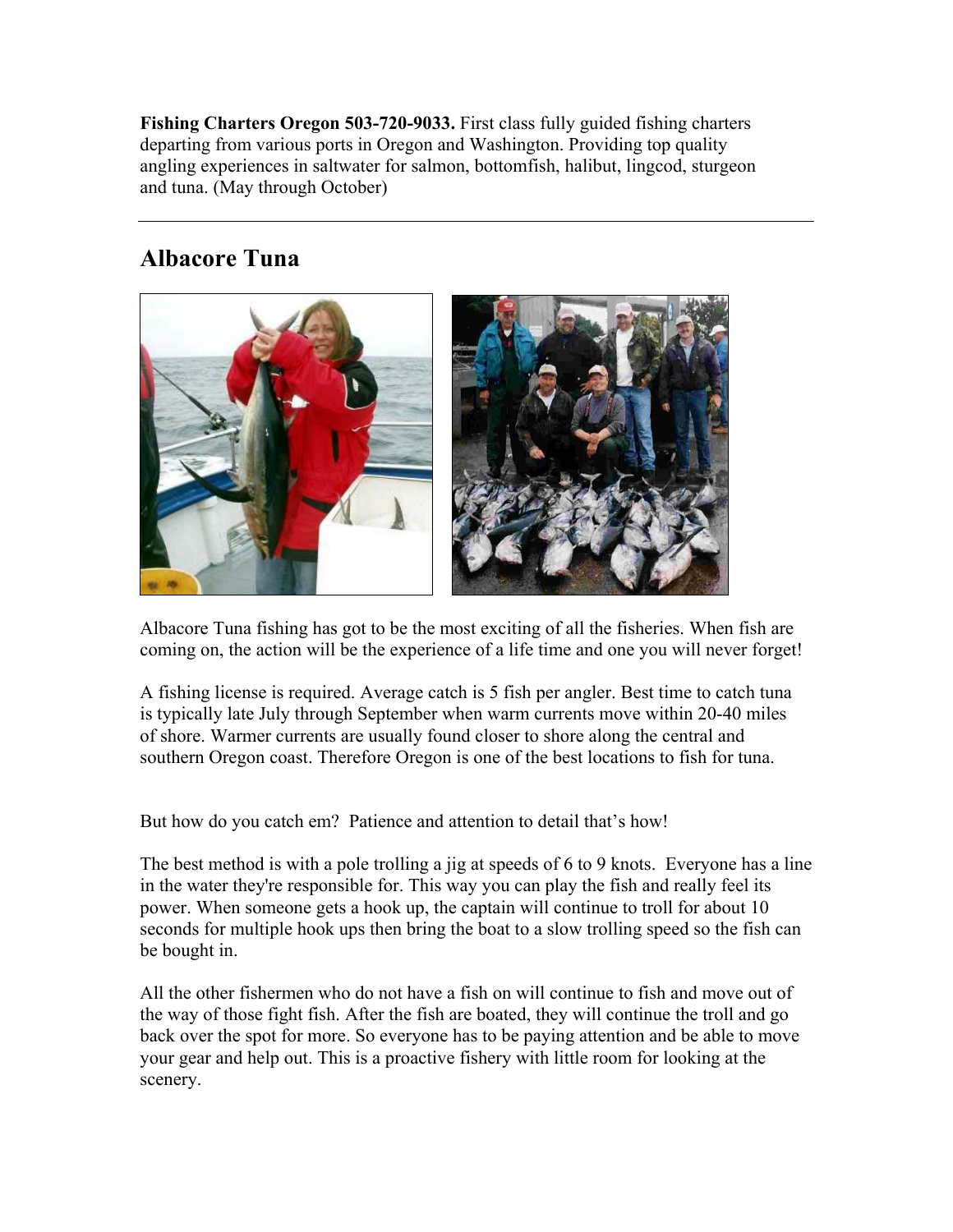The other method many boats use is trolling with hand lines. This does not get as many hookups but you can get the fish in the boat quicker and you don't have to slow the boat. If the bite goes crazy, boats may switch to hand lines to increase our catch numbers. Many fishermen who have experienced the awesome fight on a pole, (and after they're pooped out) also like to use hand lines.



Thomas alaborat The Albacore will range in size from small at 9-12 pounds to large weighing from 30 to 35 pounds. When you're catching the large fish, charters encourage use of the poles. This is for two reasons. One is that Albacore tend to become more isolated swimmers the larger they get. They don't school up but travel in small groups of between 3 and 10 fish. So when you get one hookup of a large fish, chances are you will get another almost immediately. That's because Albies are line shy and can see the heavier stuff. So if you

The other reason is that a 30 to 35 pound Albacore will strike the jig at speeds up to 50 mph. Their weight coupled with their speed will often break 300 pound test tuna cord which is what we use for hand lines. There is no drag or extra line to feed out when they hit so a big strike puts a lot of strain on the line. That is why many charters use poles for the big ones. Average catch per angler is 8 to 10 fish. There is no limit on tuna.

This is something everyone should experience at least once in their life!

use a pole with lighter line, you have a chance to get more hookups.